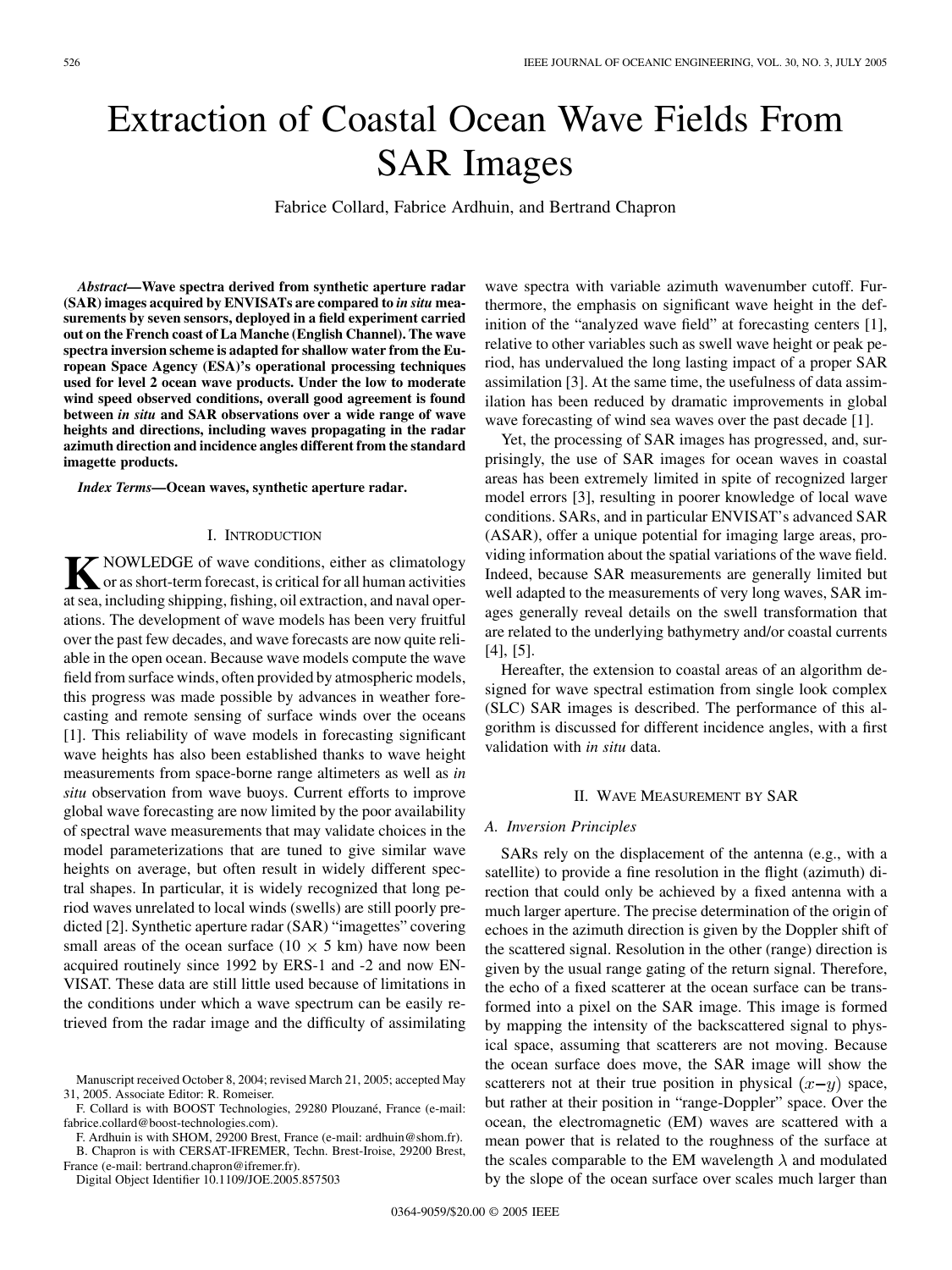

Fig. 1. Excerpt of the image acquired by ENVISAT on March 9, 2003 at 21 h 45 min. The position of two instruments is indicated (AWA and SA1). The dark areas correspond to regions of very weak winds. The refraction of waves around the Pointe du Grouin is clearly visible.

 $\lambda$ . At C-band  $\lambda \approx 5$  cm, ocean waves are visible thanks to three main imaging processes:

- the wind sea and swell modulate the amplitude of the shorter waves, and thus the backscatter intensity (hydrodynamic/aerodynamic modulation);
- the wind sea and swell modulate the local geometry and slopes of the sea surface (tilt modulation);
- the wave orbital velocities, with surface convergence and divergence, produce modulations in the image as the scatterers moving on the waves are placed according to these induced Doppler velocities. This process is known as "velocity-bunching" and is mostly due to the wind sea (shorter and steeper waves).

The wavy pattern on SAR images [e.g., Figs. 1 and  $2(a)$ ] is generally described by its two-dimensional (2-D) wavenumber spectrum [e.g., Fig. 2(b)], which, after inversion, is related to the ocean surface elevation variance (wave) spectrum [e.g., Fig. 3(a)]. After many developments, a certain consensus has been reached on the SAR imaging mechanisms of the ocean surface waves, and analytical formulations are available for simulations of SAR spectra from real ocean wave spectra [\[6](#page-7-0)]. For space-borne measurements, velocity bunching is recognized to be a dominant modulation mechanism for waves with crests almost aligned with the range direction, and it is well described by theory. Hydrodynamic and aerodynamic modulation theories still lack satisfactory descriptions for scatterer distribution over longer wave profiles [[7\]](#page-7-0), and it will be neglected here. For low incidence angles, the tilt modulation is found to dominate for range-traveling waves.

Based on the theoretical nonlinear relation giving SAR spectra from wave spectra, different algorithms have been developed for inverting wave spectra from SAR spectra. A retrieval algorithm generally attempts to reconstruct the ocean wave spectrum by minimizing the difference between its corresponding theoretically mapped SAR spectrum (obtained with the forward transformation) and the satellite observation. The exact derivation of the nonlinear transform being too cumbersome to carry out, most of the inversion schemes partially ignore the complete nonlinear mapping and mostly use the simplifying gradient of a so-called optimized SAR quasi-linear transform that best matches the full nonlinear transform [\[8](#page-7-0)], [\[9](#page-7-0)]. Improvements to this technique have then focused on a better partitioning of the first guess wave spectral information [[10\]](#page-7-0).

The present paper follows an approach that avoids the need for a first guess for the wave spectrum. The entire wave spectrum is estimated from the SAR image alone. This type of inversion is done in two steps: one for the wind sea part of the spectrum, the other for the swell. Swell-induced motions usually result in a constructive imaging mechanism, while most of the blurring destructive effects are associated to the unresolved motions induced by the shorter and steeper wind sea.

For ENVISAT wave mode products, the first step uses the complete nonlinear SAR forward transform starting from an *a priori* knowledge of the wind speed and related wind sea spectrum [[11\]](#page-7-0). Subsequently, the two main parameters that govern the wind sea (its degree of development and mean direction) are optimized. The *a priori* wind sea spectrum is thus adjusted, starting from a local wind vector to match the higher wavenumber nonlinear part of the measured SAR spectrum. The wind vector can often be determined from the image itself, and otherwise must be obtained from other measurement or numerical model output. In the second step, the swell spectrum is directly estimated from the residual signal, i.e., the observed SAR spectrum minus the nonlinear wind sea contribution evaluated in step 1. To further simplify the inversion, step 2 is usually done by assuming linear mapping, i.e., linear modulation transfer functions (MTFs) between the surface elevation and the SAR image.

To ensure the validity of the inversion, this two-step scheme is iterated to check the consistency between retrieved swell spectra and observed low-pass filtering effects. Because complex images are now available, the  $180^\circ$  ambiguity in the swell propagation direction can be removed by the analysis of cross-spectra images between different looks formed from the same image [\[12](#page-7-0)]. These different looks correspond to successive views of the same scene with short time lags. This technique takes advantage of the finite integration time of the sensor. On ENVISAT, one wave is observed continuously over 0.7 s, and its motion during that time can be detected.

#### *B. Description of the Algorithm*

The algorithm used here is an extension of the algorithm used to produce level 2 wave spectra products from the European Space Agency (ESA)'s ENVISAT ASAR wave mode products. In practice, the processing of one image block (or one wave mode product) involves the following operations.

(i) Wind speed is estimated from the measured radar cross section (i.e., the image must be calibrated) and an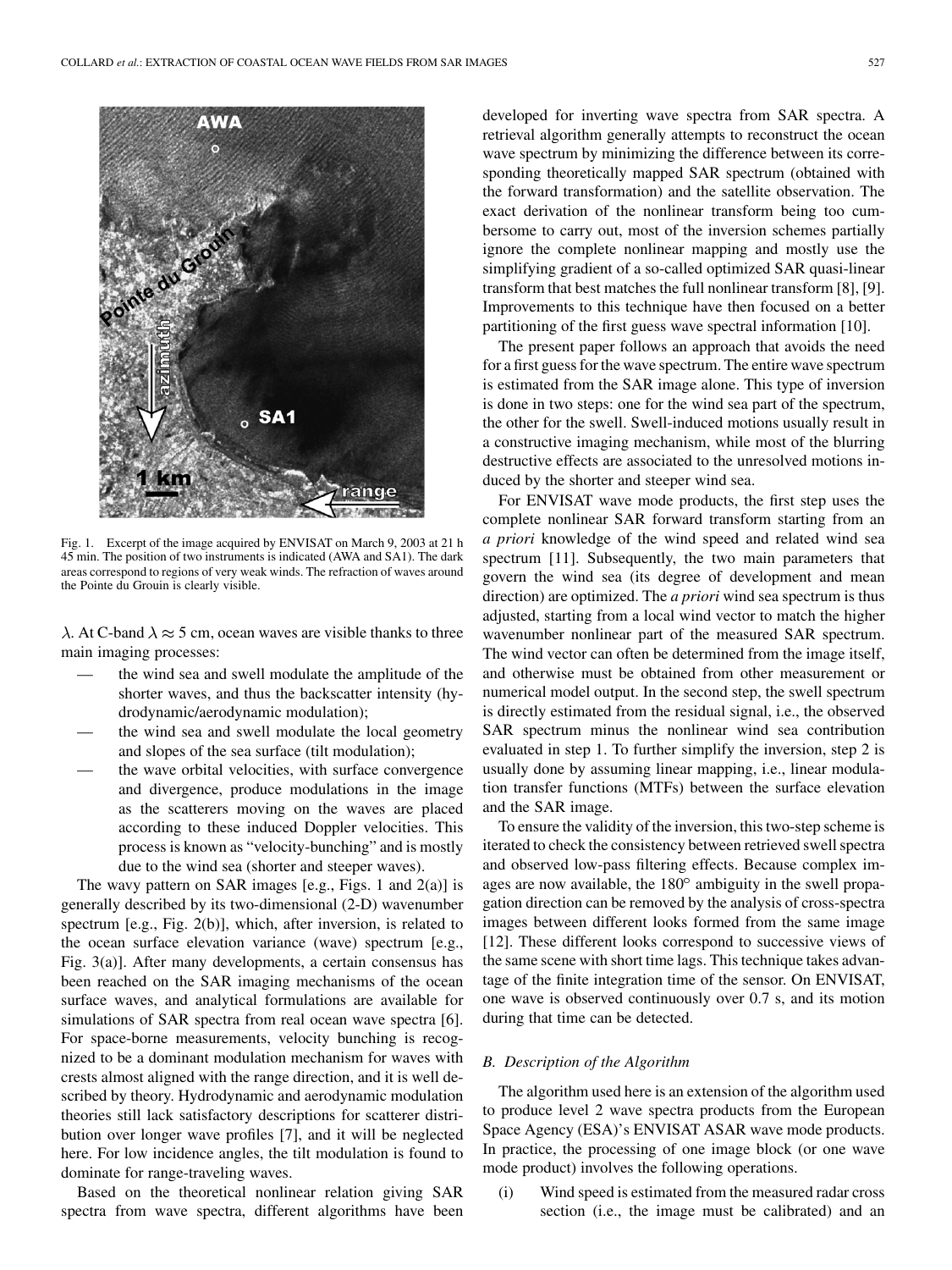

Fig. 2. Illustration of the steps in the wave spectra inversion for the imagette located near the DW1 instrument (Fig. 5). (a) Intensity image. (b) Image spectrum. (c) Imaginary part of the image cross-spectrum used for direction ambiguity removal. (d) Autocovariance of the image. (e) Enhanced image autocovariance after removal of nonlinear contribution. (f) Azimuth cutoff used for quasi-linear spectrum correction.



Fig. 3. (a) and (c) Example SAR-derived and (b) and (d) buoy-derived frequency spectrum and frequency-direction at DW1 ( $\theta_I = 37^\circ$ ). Because the graph stops at  $f = 0.14$  Hz, only swell waves are shown.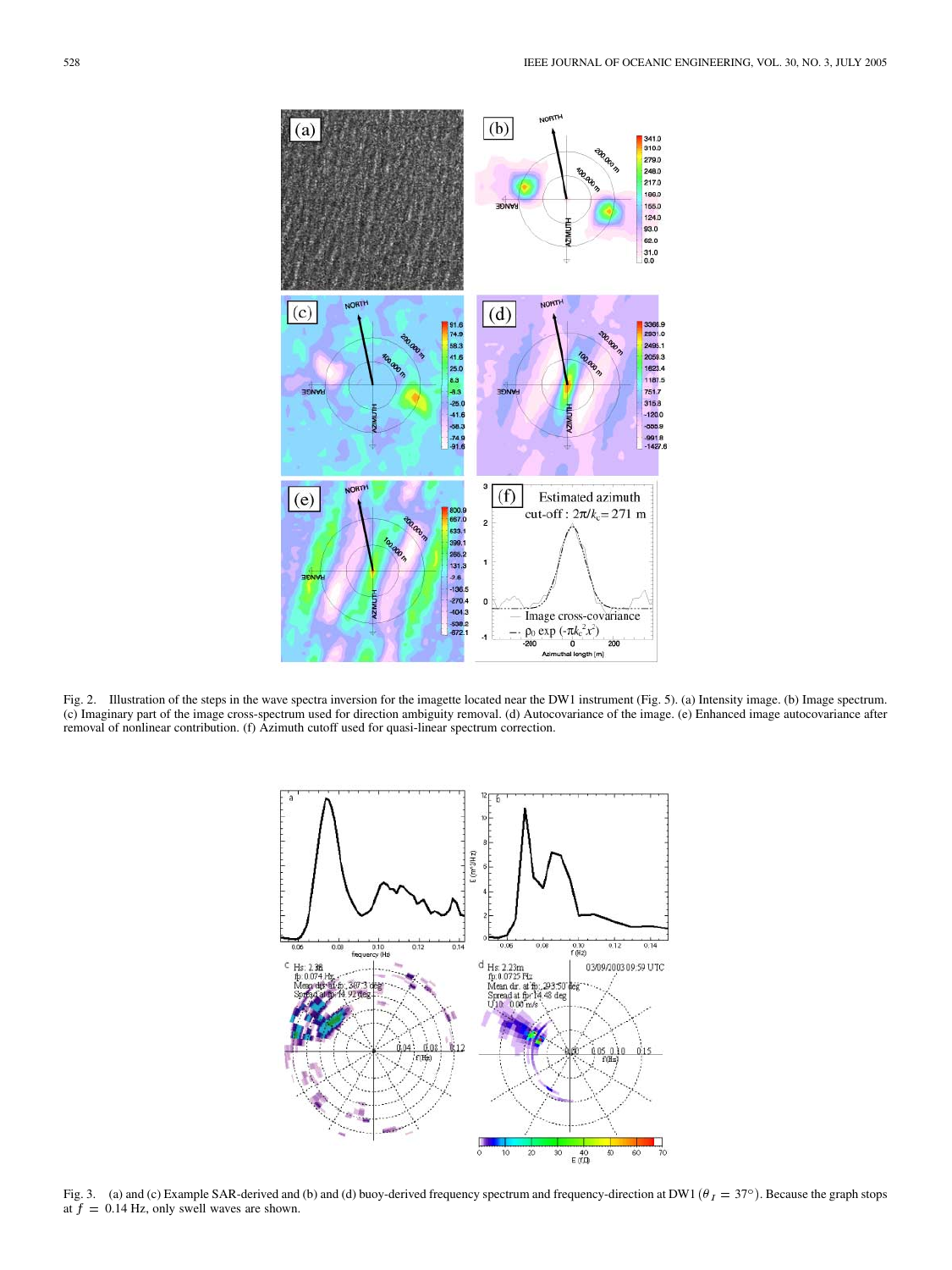*a priori* wind direction, or visual inspection/ low-wavenumber analysis of the image, using the backscatter model function (CMOD) described in [\[13](#page-7-0)].

- (ii) The input SLC image  $[Fig. 2(a)]$  is detrended using a Gaussian low pass filter where the width of the filter is set such as to best remove the lower frequencies not related to waves.
- (iii) Spectra and cross-spectra are computed corresponding to three extracted looks with time lags of  $-0.27$ , 0, and 0.27 s. An *a priori* estimation of the speckle noise is used to reduce the variance of the spectra. A weighted sum of the spectra and cross-spectra then provides one single estimation of the spectrum [Fig. 2(b)] and the imaginary part of the cross-spectrum [Fig. 2(c)]. The weights given to each spectrum are functions of the image clutter noise level estimated from the high-frequency energy in the cross-spectrum.
- (iv) Spectra are corrected for nonlinear SAR effects. For deep water and  $23^\circ$  incidence, which is ENVISAT's wave mode configuration, this is done with look-up tables based on direct simulations. Here, this operation is performed with a resampling of the image crosscovariance function at short lags [Fig. 2(d) and (e), see Appendix].
- (v) The azimuth cutoff wavenumber  $k_c$  is estimated by fitting a Gaussian function to the autocovariance function of the cross-spectrum image for zero range lag [Fig. 2(f)], and the image spectrum (after step 4) is multiplied by a factor  $\exp(k_x^2/k_c^2)$ , where  $k_x$  is the azimuthal wavenumber, that corrects for the cutoff effect. This correction is not applied to the highest frequency part of the spectrum.
- (vi) The linear system transfer functions are estimated and applied (instrument transfer function and image to wave elevation MTFs), giving a symmetric surface elevation wavenumber spectrum in which the wave direction is only known with a  $180^\circ$  ambiguity.
- (vii) In order to remove this ambiguity, the signal-to-noise ratio (SNR) of the asymmetric spectra is estimated as the cross-spectral level of the resolved wave motion normalized by the spectral level in the high wavenumber part of the cross-spectrum. If this SNR is above a certain threshold, then the asymmetric spectrum is smoothed and the final symmetric and asymmetric wave spectra are obtained from a combination using their clutter noise levels to yield the ambiguity-free wave spectrum [Fig.  $3(c)$ ]. If the SNR is below a certain threshold, no ambiguity removal is performed and the symmetric spectrum is kept unchanged.
- (viii) Although SAR spectra are originally wavenumber spectra, *in situ* observations at fixed positions yield frequency spectra. SAR spectra were thus transformed to frequency-directional spectra using the general dispersion relation. Effects of stronger nonlinearity and changes in the hydrodynamic MTF may impact the SAR image analysis but are not considered here. The inversion algorithm has not been tuned in any way to the observations.

As described, this inversion procedure primarily estimates the wave spectrum resolved by SAR (the detected wavy pattern in the SAR scene). It is thus mainly adapted to long wave systems. Note that, although the extraction of the swell is based on the quasi-linear transform, the inversion uses the full theoretical nonlinear SAR mapping through the coupling with the nonlinear part. This algorithm was developed originally for the wave inversion of ENVISAT ASAR wave mode at a unique incidence angle of 23°, explicitly assuming that observed waves are in deep water. The SAR products tested here are SLC image mode products with incidence varying from  $15^{\circ}$  to  $40^{\circ}$ . These images cover coastal areas where the deep water assumption is no longer valid. The inversion algorithm has therefore been generalized in two ways.

First, the SAR MTF accounting for short wave tilted by larger waves has been generalized to take into account the local variation of backscatter around the changing incidence angle (different from  $23^{\circ}$ ). This is simply implemented by applying for all incidence angles the CMOD empirical relationship relating incidence to C-band backscatter [\[13](#page-7-0)]. Second, the surface orbital velocities for a given wavenumber, entering the velocity bunching MTF, have been modified to take into account the linear dispersion relation for surface gravity waves  $\omega^2 = g k \tanh(kh)$ , applicable to any water depth h, with g as the acceleration of gravity and k and  $\omega$  as the wavenumber and radian frequency of the waves, respectively. This replaces the deep water limit  $\omega^2 = gk$ . As a result, the extra parameter h must be found. Here,  $h$  is obtained from hydrographic soundings (Fig. 4).

Finally, the main modification is related to the fact that *a priori* look-up tables were not available for incidence angles different from  $23^{\circ}$  in order to evaluate nonlinear SAR mapping at different wind speeds and directions. It is well known that close to its origin, the autocovariance function of the SAR image is generally much broader than the corresponding real aperture radar (RAR) image, and the same thing is true for the cross-covariance of multiple looks. This blurring of short scales is related to surface nonlinearities including velocity bunching. Rather than extracting the nonlinear spectral part in the spectral domain, the auto- and cross-covariance functions have thus been resampled along their spatial coordinates to minimize the random blurring effects associated with the surface motions. This deconvolution procedure follows the theoretical mapping between SAR and RAR pixels (see Appendix).

## III. VALIDATION OF SAR-INVERTED SPECTRA IN COASTAL AREAS

Observations were obtained as part of the "EPEL-2003" experiment initially designed for the validation of wave models in strong tidal environments (organized by SHOM and CETMEF). These measurements coincided with the deployment of other instruments on the tidal flats of the Baie du Mont Saint Michel by Ifremer and the University of Caen, where the hydrodynamics and sediment dynamics are under investigation in relation to the evolution of oyster and mussel farming. The area where wave measurements were performed is under the influence of North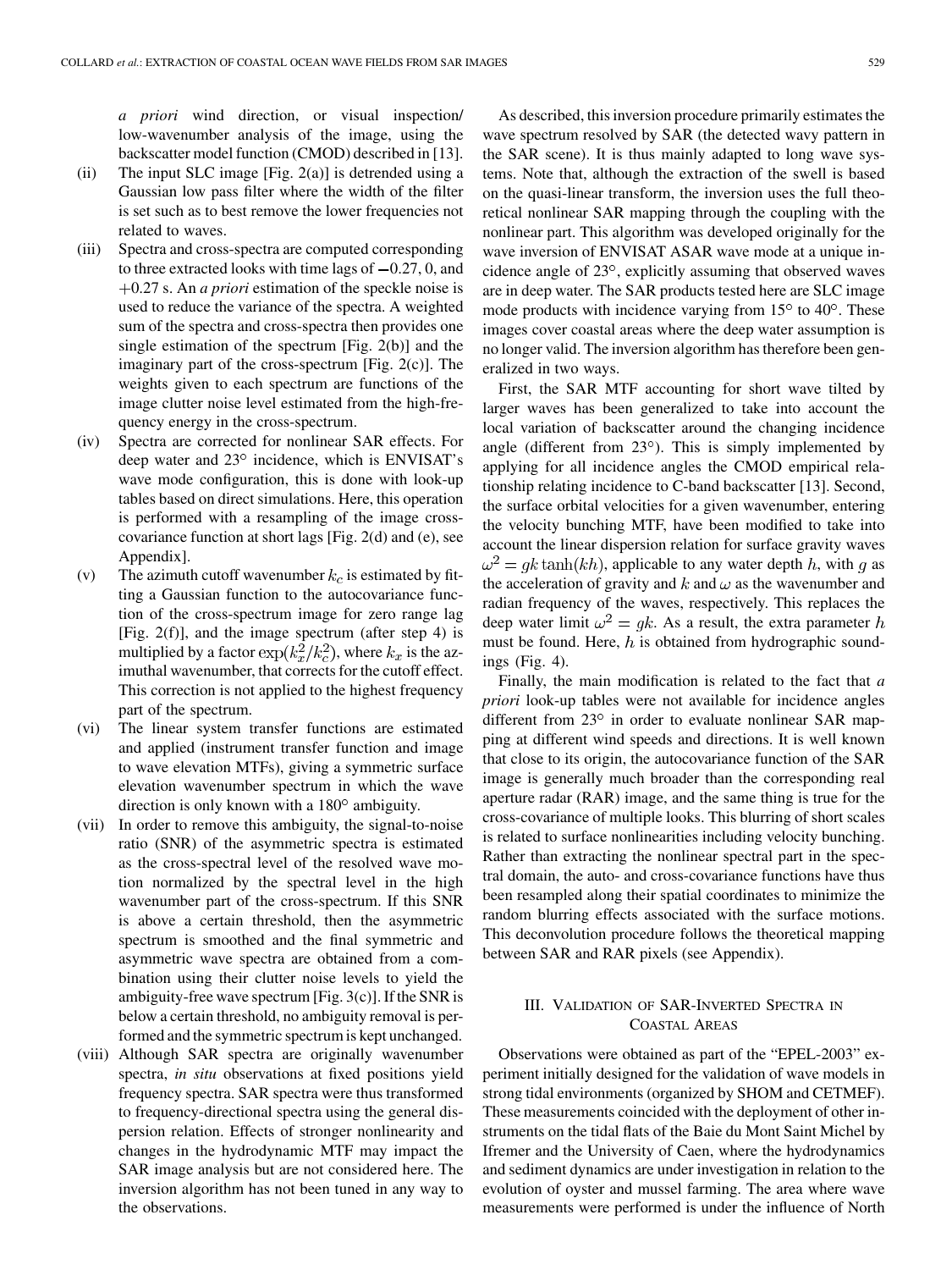Atlantic swells and strong tides (typical tidal range is 10 m, with currents often over 1 m/s).

A total of seven ASAR SLC products were delivered by ESA, corresponding to images acquired on February 24, and March 6 and 9. Out of these, only three contained good wave information and were acquired on March 9 at 10 h 22 min, 10 h 23 min, and 21 h 44 min coordinated universal time (UTC), with the first two being consecutive along the same orbit. Wave spectral inversions were performed from  $2 \times 2.5$  km blocks in the azimuth and range directions, respectively, corresponding to  $512 \times 128$ SAR pixels, giving a wave spectrum every 2 km.

Due to the analysis technique, the distance between the measurement point and the spectral estimation is at most 1.7 km. *In situ* data reported here were obtained with four Datawell Waverider buoys (two are directional buoys, DW1 and DW4, while DW3 and DW2 measured heave only), one Nortek AWAC wavecurrent profiler, one Interocean S4DW wave-current meter, and a tripod (SA1) equipped with a Paroscientific pressure gauge and an EM MarshMcBirney current meter.

These instruments were deployed in the Golfe Normand–Breton, in the western English Channel, between Saint Malo and Granville, in water depths from 30 to 6 m (at high tide), with a typical tidal range of 10 m (Fig. 1). In spite of the limited area covered by each image, the maps of Hs obtained by the present algorithm appear to be rather smooth (Fig. 5 and 6). A detailed estimation of theoretical uncertainties on the SAR spectra and Hs estimates is beyond the scope of the present paper.

We now present comparisons of wave parameters obtained from the two images acquired in the morning of March 9 with incidence angles 31  $\lt \theta_I \lt 37^\circ$  and the one acquired in the evening with incidence angles  $19 < \theta_I < 26^\circ$ . For reference, existing methods have only been used previously for imagettes acquired at  $\theta_I = 23^\circ$ .

All images were acquired close to high tide, when currents are still relatively weak. At the time of the acquisitions, a weak to moderate southwesterly wind was blowing, but the sea state was dominated by large westerly swells propagating from the North Atlantic into the English Channel. Variations in space of the significant wave height (Hs) and direction at the spectral peak  $(\theta p)$ show the sheltering effects of islands, high shoals, and headlands, with reduced values of Hs and directions veering from westerly to southwesterly or northwesterly (e.g., to the East of the Island of Jersey, Figs. 3 and 4). These patterns closely resemble what can be obtained by numerical wave modeling. In particular, the wave height is reduced and the mean wave direction is seen to rotate downwave of the islands as a result of refraction and sheltering from the direct wave paths so that obliquely propagating waves are less attenuated. Crossing swells are found to the east of Jersey. Numerical simulations indicate that diffraction plays a negligible role for this kind of field conditions [\[14](#page-7-0)].

Figs. 5 and 6 only display wave parameters in image blocks that are not affected by land. Several criteria were tested to reject land effects, including an *a priori* land mask, a normalized image variance parameter (NV), and the absolute value of the wave height Hs. The NV parameter is able to reject anomalous image blocks, but a proper threshold is difficult to define. A land

mask such as the Global Self-consistent Hierarchical High-resolution Shoreline database [\[15](#page-7-0)] can be used to define land and proves useful for removing land-contaminated points close to the mainland and the Chausey archipelago. Yet, at high tide, the Minquiers shoals (Fig. 4) are fully under water and could be included in the wave analysis. Besides, abnormally large wave heights were found in the image row closest to the satellite track. Fig. 5 therefore includes all image blocks with  $H_s < 6$  m and a land fraction less than 0.05. In Fig. 6, we use  $\text{Hs} < 6 \text{ m}$  and a land fraction less than 0.07, which now includes the Minquiers shoals.

We now compare SAR-derived parameters to *in situ* data. Tables I and II summarize the main wave parameters: Hs, peak period  $T_{\rm p} = 1/f_{\rm p}$  (estimated, in the case of SAR, from the peak wavelength),  $\theta$ p, and directional spread at the peak of the spectrum  $\sigma_{\theta p}$ . All these parameters can be obtained reliably from directional *in situ* instruments measuring surface displacements  $(x, y, z)$  or bottom pressure and velocity  $(p, u, v)$  [\[16](#page-7-0)].

As reported, SAR-derived spectra have a tendency to overestimate the wave heights by 10–70% in images acquired at lower incidence angles  $(19-26^{\circ})$ . According to the inversion methodology, this is likely a result of an underestimation of the tilt MTF. The bias is strongly reduced for incidence angles larger than  $30^\circ$ , for which tilt modulation is weaker. Errors in the wave peak period Tp are also reported. Many likely sources of uncertainties besides the SAR inversion itself and/or the subimage sizes may be invoked, including errors on the dispersion relation between temporal (in situ) and spatial (SAR) wave spectra due to depth uncertainties and effect of currents (of the order 1 m/s at the time of the image [[17\]](#page-7-0), [\[18](#page-7-0)]). Wave directions are generally well estimated, and directional spectra have a reasonably narrow swell shape.

However, at the shallowest site (SA1), a result spectrum shows a large component propagating against the observed swell direction. Such an artifact is due to the low SNR in the presence of very low winds that perturb the ambiguity removal process. For this particular subimage, the wave-induced backscatter intensity modulation is corrupted and a more dedicated filtering should be applied. In this case, the cross-correlation technique has difficulties resolving the propagation direction. A few other examples of wrong peak wave directions can be seen on Fig. 5 (e.g., at  $48^{\circ}54'$  N,  $2^{\circ}15'$  W) and Fig. 6 (over the Minquiers shoals), where the waves are seen to propagate against the true wave direction. Again, these image blocks correspond to rather large values of the normalized variance and/or shallow water locations with short wavelength and occasionally strong wave breaking.

Full frequency-direction spectra were also estimated from *in situ* instruments using the maximum entropy method [\[19](#page-7-0)] and the SAR images. Above the *in situ* peak frequency, SAR results will often show spurious or misplaced secondary peaks [Fig. 3(a) and (b)] that may be related to both the nonlinear imaging process and the linear MTF. Wave directions were fairly well estimated with a low level of noise in directions away from the true directions [Fig.  $5(c)$ ]. For image blocks where the direction estimation breaks down, additional information on the likely wave direction (e.g., coming from offshore in coastal areas) may be used.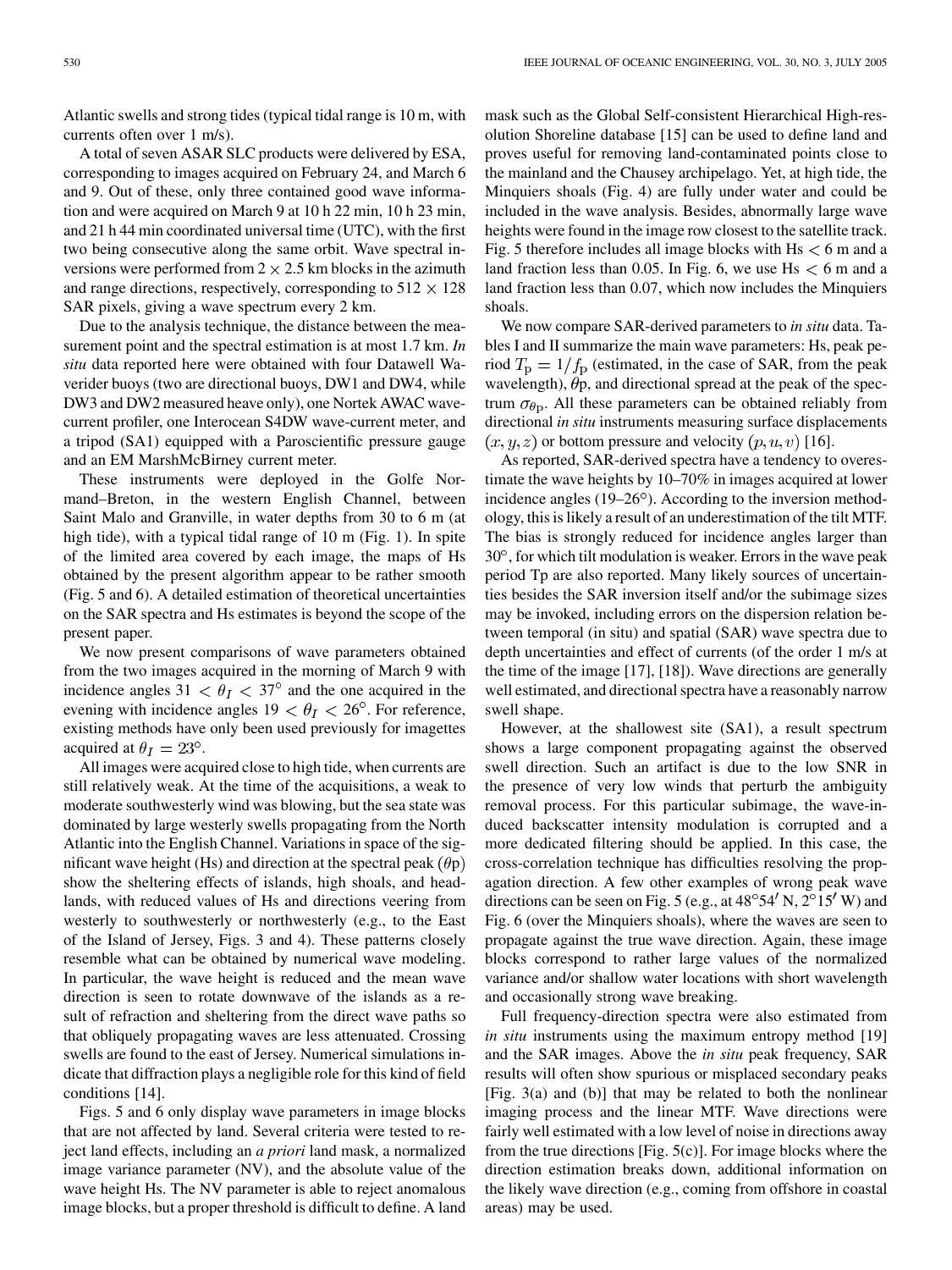

Fig. 4. Bathymetry and position of the *in situ* instruments. Depth is relative to the minimum astronomical tide.



Fig. 5. SAR-derived significant wave height Hs (colors) and mean direction at the spectral peak  $\theta$ p (arrows) at 21 h 35 min UTC. The land mask based on [[15\]](#page-7-0) appears in brown. For clarity, only one out of the four arrows is shown.

## IV. CONCLUSION

The analysis of synthetic aperture radar (SAR) images can yield a large amount of information for coastal applications, including wave spectra and their variation in space. A straightforward adaptation of the ENVISAT advanced SAR (ASAR) level 2 algorithm to the processing of narrow swath complex images was described and demonstrated. As demonstrated with standard wave mode products, these SAR products contain phase information that was used to determine the wave propagation direction, without outside information. Thus, the instrument time integration is sufficient to provide useful changes between different looks at different incidence angles. Such a source of information is not included in conventional amplitude images for which a likely wave is probably sufficient. However, as for wave



Fig. 6. SAR-derived Hs (colors) and  $\theta p$  (arrows) at 10 h 22 min to 10 h 23 min UTC. For clarity, only one out of the four arrows is shown.

mode products, speckle noise is strongly and simply reduced using the cross-spectral analysis of complex images. Comparisons with *in situ* data reveal an overall good description of swell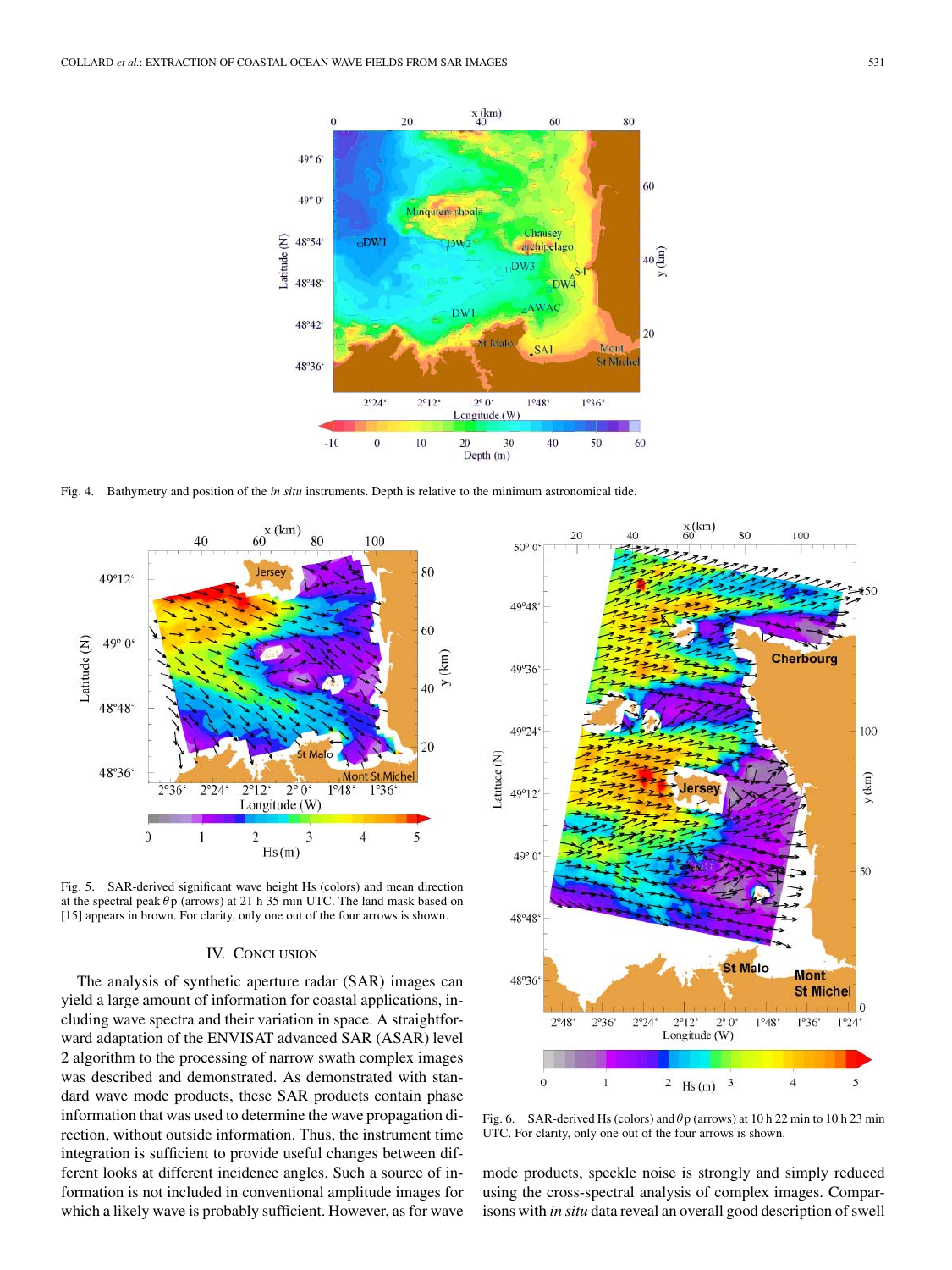TABLE I MAIN WAVE PARAMETERS AT 10 h 22 min UTC (MARCH 9, 2003)

| Site:                    | DW1          | DW2          | DW3         | DW4          | <b>AWA</b>   |
|--------------------------|--------------|--------------|-------------|--------------|--------------|
| Depth                    | 49           | 41           | 34          | 25           | 27           |
| (m)                      |              |              |             |              |              |
| true Hs                  | 2.35         | 0.90         | 1.14        | 1.08         | 1.23         |
| <b>SAR Hs</b>            | 2.38         | 0.93         | 0.99        | 0.92         | 1.62         |
| (m)                      |              |              |             |              |              |
| true Tp                  | 14.1         | 12.8         | 11.8        | 14.1         | 14.1         |
| <b>SAR Tp</b>            | 13.5         | 10.75        | 10.5        | 11.0         | 11.4         |
| (s)                      |              |              |             |              |              |
| true $\theta$ p          | $292^\circ$  | N.A.         | N.A.        | $287^\circ$  | $300^\circ$  |
| $SAR \theta p$           | $307^\circ$  | $276^\circ$  | $278^\circ$ | $280^\circ$  | 298°         |
| $(\text{deg})$           |              |              |             |              |              |
| true $\sigma_{\theta p}$ | $13^{\circ}$ | N.A.         | N.A.        | $14^{\circ}$ | $26^{\circ}$ |
| SAR $\sigma_{\theta p}$  | $15^{\circ}$ | $22^{\circ}$ | $41^\circ$  | $36^\circ$   | $25^{\circ}$ |
| $(\text{deg})$           |              |              |             |              |              |

TABLE II MAIN WAVE PARAMETERS AT 21 h 44 min UTC (MARCH 9, 2003)

| Site:                    | DW1          | DW <sub>2</sub> | DW3         | DW4          | <b>AWA</b>   | S <sub>4</sub> | SA1          |
|--------------------------|--------------|-----------------|-------------|--------------|--------------|----------------|--------------|
| Depth                    | 49           | 41              | 34          | 25           | 27           | 15.1           | 5.51         |
| (m)                      |              |                 |             |              |              |                |              |
| true Hs                  | 3.05         | 0.98            | 1.22        | 1.27         | 1.54         | 0.99           | 0.66         |
| <b>SAR Hs</b>            | 3.15         | 1.70            | 1.95        | 1.63         | 2.35         | 1.25           | 0.97         |
| (m)                      |              |                 |             |              |              |                |              |
| true Tp                  | 15.2         | 12.8            | 12.8        | 14.3         | 16.4         | 14.3           | 13.0         |
| SAR Tp                   | 12.3         | 14.7            | 9.1         | 14.1         | 12.8         | 10.5           | 14.9         |
| (s)                      |              |                 |             |              |              |                |              |
| true $\theta p$          | $294^\circ$  | N.A.            | N.A.        | $282^\circ$  | $305^\circ$  | $276^\circ$    | $14^{\circ}$ |
| $SAR \theta p$           | 287°         | $283^\circ$     | $280^\circ$ | $286^\circ$  | $303^\circ$  | $270^\circ$    | $25^\circ$   |
| $(\text{deg})$           |              |                 |             |              |              |                |              |
| true $\sigma_{\theta p}$ | $13^{\circ}$ | N.A.            | N.A.        | $18^{\circ}$ | $24^{\circ}$ | $27^\circ$     | $5^\circ$    |
| SAR $\sigma_{\theta p}$  | $7^\circ$    | $22^{\circ}$    | $31^\circ$  | q۰           | $23^\circ$   | $42^{\circ}$   | $39^\circ$   |
| $(\text{deg})$           |              |                 |             |              |              |                |              |

propagation close to the coast. Frequency spectral shapes are found to be poorly represented at frequencies above twice the peak frequency. Overestimated wave heights for the lowest incidence angles indicate that the simplified CMOD-derived tilt function should be improved, especially for coastal areas. It should be noted that waves propagating in the radar azimuth direction were observed, with wavelength down to 60 m. This is a very unusual situation due to a low wind speed and small wave slopes for which the cutoff is very weak. The imaging process for these waves is thus likely related to a RAR modulation mechanism such as described by [[20\]](#page-7-0) and not explicitly represented in the inversion algorithm used here.

Although the estimation of wave height is intrinsically limited by random wave variations on the scale of wave groups, a relatively low level of noise was found in SAR-derived maps of significant wave height at a resolution of 2 km. This is certainly encouraging for even higher resolution processing possibly based on a combination with simple ray-tracing models [[14\]](#page-7-0).

## APPENDIX

## SAR RESAMPLING

We propose a new method for removing nonlinear SAR mapping distortions when look-up tables based on nonlinear simulations of the direct SAR transform are not available for all possible incidence angles, water depths, and wind speeds.

SAR processing uses the measured Doppler shifts in the returned radar signal to determine the position of the scatters in the azimuth (along-track) direction. If a random phase fluctuation is introduced in the phase of each individual echo, the echo will then be misplaced at a position  $r + \xi$  instead of its true position  $r$ . Following such a description, the SAR image intensity  $I_{\text{SAR}}$ , at a given horizontal location r and time t, will result from a stochastic redistribution of the RAR intensity  $I_{\text{RAR}}$  at  $r'$  as

$$
I_{\text{SAR}}(r,t)
$$
  
= 
$$
\int_{r'} I_{\text{RAR}}(r',t)h(r-r'-\xi(r',t)) dr'
$$
  
= 
$$
h * \left[ \int_{r'} I_{\text{RAR}}(r',t) \delta(r-r'-\xi(r',t)) dr' \right]
$$
  
= 
$$
\sum_{r''} h(r-r'') \sum_{r'} \left\{ \left| \frac{dr'}{dr} \right| I_{\text{RAR}}(r,t) \right\}_{r''=r'+\xi(r',t)},
$$

Ī

where h is the instrumental impulse response and  $\frac{dr'}{\mathrm{d}r}$  is the Jacobian representing the local variation of scatter density. The mean intensity is conserved with this mapping between  $I_{\rm RAR}$ and  $I_{\text{SAR}}$ , so that after processing, a high-resolution SAR image can thus still be used as a scatter meter to restitute wind information from the intensity averaged over a large enough area. However, after random redistribution, the SAR intensity pixel covariance function will certainly not coincide with the expected RAR intensity pixel covariance function  $\langle I_{\rm RAR}(r)I_{\rm RAR}(r')\rangle$ , where angular brackets denote expected values.

Considering the RAR covariance function for small lags  $\varepsilon$ ,  $\langle I_{\rm RAR}(r)I_{\rm RAR}(r+\epsilon)\rangle$ , and applying SAR random mapping, this function will become approximately equal to  $\langle I_{\rm SAR}(r +$  $\xi(r)I_{\text{SAR}}(r+\epsilon+\xi(r+\epsilon))$  for RAR covariance functions that decay fast with increasing  $\varepsilon$ . Assuming spatial homogeneity, the RAR pixel covariance function around its origin (for  $r = 0$ ) is mapped as  $\langle I_{\text{SAR}}(\xi(0))I_{\text{SAR}}(\epsilon+\xi(\epsilon))\rangle$  in the SAR domain. The initial lag is now a random variable, increased in the mean by a factor  $\{1+\langle [\xi(\varepsilon)-\xi(0)]^2 \rangle / \varepsilon^2\}^{1/2}$ . In the case of Gaussian statistics for a random displacement  $\xi$ , the mean lag increase factor depends upon the displacement covariance function  $\rho<sub>f</sub>$  around its origin. For sufficiently small initial lags  $\varepsilon$ , SAR mapping will be characterized by the coefficient  $(1 + \partial^2 \rho_{\xi}/\partial r^2)$  [\[6](#page-7-0)]. Thus, the SAR image covariance function measured at a small spatial lag  $\Delta r$  corresponds to a RAR covariance function evaluated at a smaller spatial lag  $\delta r$ . The SAR covariance function indeed exhibits very slow decays in the along-track direction, corresponding to the very fast decay in the spectral domain (cutoff).

At small spatial lags, a resampling operation can be applied to correct for most of the SAR mapping distortion. This resampling operation is dominated by the second derivative of the mean squared displacement variance at the origin  $\partial^2 \rho_{\xi}/\partial r^2(0)$ . This parameter is dominated by the smallest scales and can be shown to saturate with increasing wind speeds. On the contrary, for larger spatial lags  $r<sub>L</sub>$ , the SAR and linearly modulated RAR covariance functions will almost coincide. This shall occur when the displacement variance is small compared to the spatial lag, i.e.,  $\rho_{\xi}(0) \ll r_{\text{L}}^2$ . At these larger scales, the imaging process is almost linear and there is no need to resample the observed